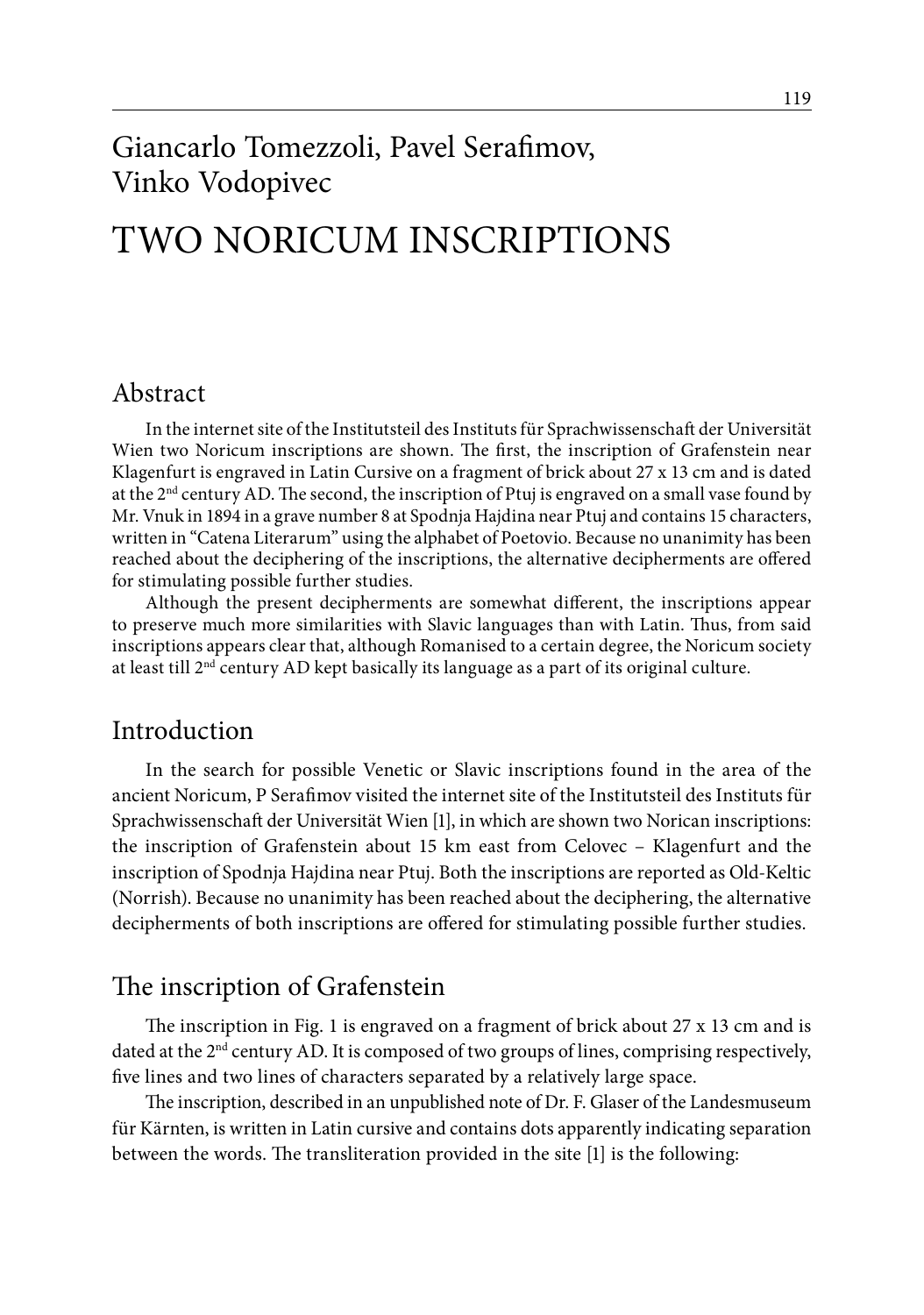

*Figure 1: Layout of the inscription of Grafenstein*

> $MOGE \cdot ES + [- -]$ PET  $(?)$  LAU  $·$  EX  $[- -]$  $NE \cdot SAMES$  [---]  $OLLO \cdot SO \cdot VILO \cdot [- - -]$ ONA O  $(?) + + +$

> > $OLLO \cdot SO \cdot +$ + LUGNI · SI

*Serafimov – Tomezzoli's deciphering* 

We accept the transliteration of Dr. Glaser and concerning the deciphering we observe the following.

- Line 1: MOGE · ES + [- - -]

**MOGE**: corresponds to **MOGE** – Sl. Vocative case of **MOG** – *mighty one*, corresponding to G. Sl. **MOG**UČI, **MOG**ĂŠT – *the mightiest one*, O. Blg. **MOGONŠT** – *mighty one.* **MOGE** is perhaps related to the Celtic theonym **MOGONS** – *the mighty one*, [2] page 152, 153**.** Related are also the Gaelic **MOIG**RE – *robust, handsome*, Old Irish **MOA** – *greater*, Old Welsh **MUI** *– greater,* [3] Section M*,* but Sl. languages offer closer match and more related words: Blg. **MOG**A – *I can*, O. Blg. **MOG**ONŠT – *mighty one,* Blg. **MOG**ĂŠTES-TVO *– power*, Blg. **MOG**ILA – *great hill*, in Russian it kept only the meaning – *grave*.

**ES**: corresponds to O. Ch. Sl. **ES**I – *you are,* Gaulish **ES**I – *you are*, or it could represent Latin **ES** – *be.*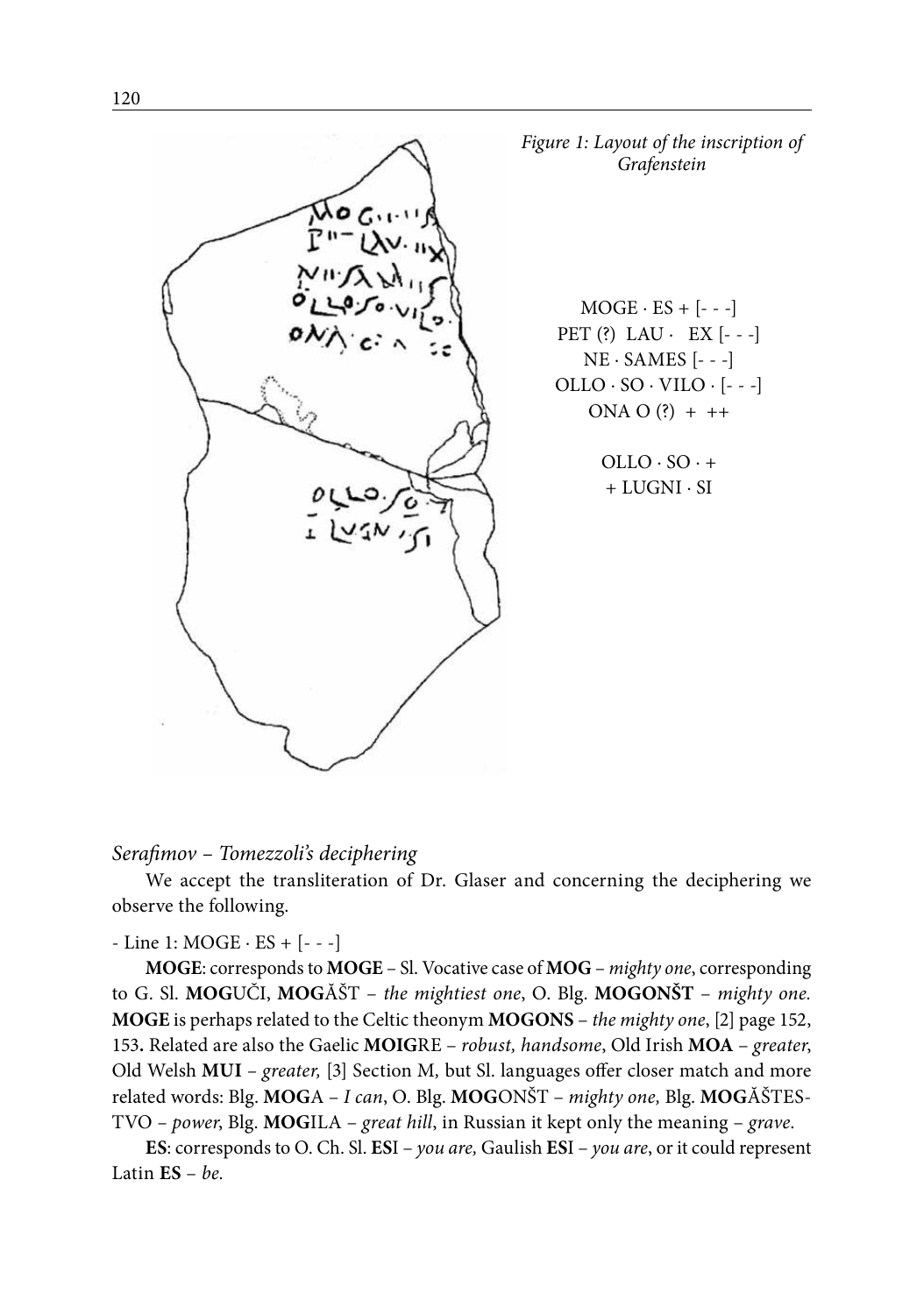- Line 2: PET(?) LAU · EX [- - -]

**PET LAU**: personal name in Dat. case, coming from G. Sl. **PET** – *five, the fifth one*, **LA** diminutive particle, **U** ending for Dat. and meaning: *to the fifth little one*. The Latin name Quintilius is semantically built in the same way. Personal Sl. and Blg. names closest to this Norican one are Petko, Petjo, Petkan. Blg. preserves also the diminutive particles **UL**, **IL**: Drag**ul**, Momch**il.** In the antiquity many male names ended on A: Zvinitsa, Ivanitsa, Enravota, thus a name like **PETLA** would not sound strange. However, names like Quintus Petilus – tribune, Petilii – two tribunes, who accused Scipio Africanus of extortion, Petilius – praetor, Petilius – high officer of the British legions, Petilius – judge, Petilius – praetorian, were not uncommon [4] p. 506.

**EX**: could be a good match for Latin **EX** – *from, out of* , Gaulish **EX** – *from, out of,* and G. Sl. **IZ** – *from, out of*.

- Line 3: NE · SAMES [- - -]; edit is letter A

**NE · SAMAES**: corresponds to a variant of Sl., O. Blg. **NI JE SAM(I) S**Ă – *this one is not alone,* **NE · SAMAES** is also very close to Latin **NOS SUMUS** – *we are.*

- Line 4: OLLO · SO · VILO ·

**OLLO**: is rather obscure, it resembles the Gaulish **CIALOS** – *whole, complete, total* and the Welsh **OLL** – *all, whole* and if the Welsh word is the right equivalent, the related Sl. word is CJ**AL**, C**EL** – *whole.* However, in some Sl. languages sometime the initial **K** is omitted: Blg. **K**AK – *how*, corresponds to Pol**. J**AK – *how*, and the K and G in some Sl. languages sometime is turned to H: Blg. **G**ORA – *mountain, forest* correspond to Cz. **H**ORA - mountain, Blg. **K**RUSHA - *peer* correspond to Slov. **H**RUSKA. Perhaps, if the Norican word for *whole, complete, a lot,* was originally HAL**A"** (**A"** representing a sound similar to EA in the Engl. word **EA**RTH and to the ending of many Sl. words in the past), with the time the initial H disappeared under the Latin influence, and **HALA** became **ALA"**, later evolved in **OLA"**. Because the Latin had no sound, nor letter for **A"**, it was represented by O because of the similarity of the sounds **EA"** and O. The double L in OLLO served, perhaps, as reminder that the final O should be pronounced as A".

**SO**: could be the G. Sl. conjugation **S**, **SA** – *with.*

**VILO**: corresponds to a variant of G. Sl. **BOL** – *pain, suffering* (V and B could exchange in O. Blg. – **V**OI = **B**OI – *soldiers*, also **O** can be transferred in **I** – O. Blg. and Kurt. B**I**G – *God*, corresponds to G. Sl. B**O**G, so **VILO** could correspond to **BOL** in O. Blg. or. Ukr. Dial..

Line 5: ONA  $\cdot$  O (?) + ++

**ONA**: G. Sl. word **ONA** – *she.*

Line 6: OLLO · SO · ?

**OLLO SO**…: as explained above – probably: *whole with pain.*

Line  $7: +$  LUGNI  $\cdot$  SI

**LUGNI SI**: corresponds to Blg. dial, imperative verbal form LUGNI SI – *lay quite down (in peace.*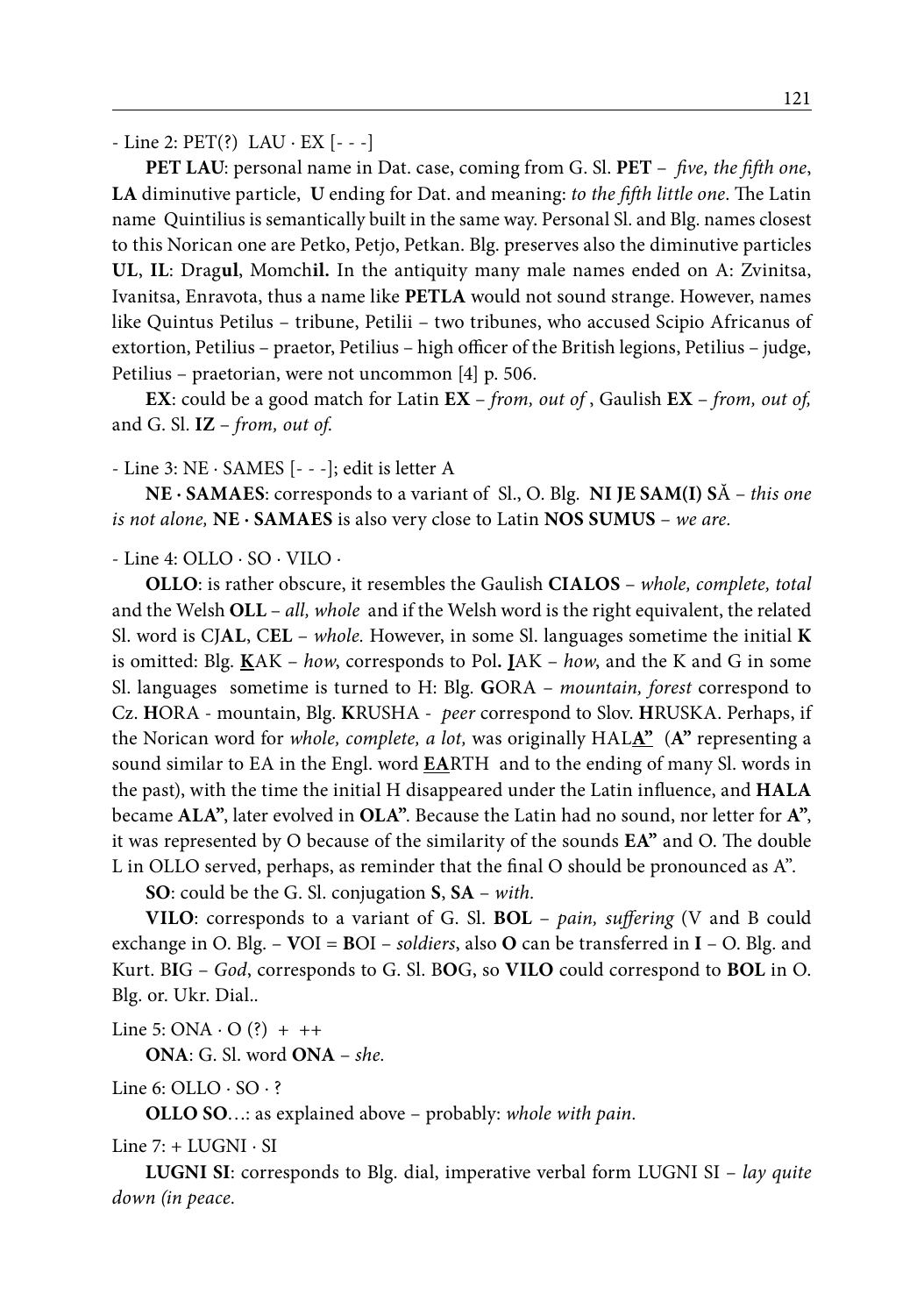Consequently, a translation of the inscription, with explanations in parentheses and absent portions added in Italics, is:

**Mighty one, be** ( **you are** )… *merciful* ? **to Petl from …** *Noreia = Noricum ?* **he is not alone** *mourned* **whole with pain** (with great pain ) **she** *(his beloved wife* ) *mourned* **whole with pain** (with great pain ) **lay down with peace** ( *you the deceased* **!**) which can be interpreted in modern words as: Mighty one, *please* be *merciful*  to Petl from *Noreia* he is not *buried* alone *mourned* with great pain *his beloved wife lays next to him mourned* with great pain sleep in piece *our beloved ones* !

Although written in Latin cursive, most words in the inscription: MOGE, ESI, ONA, SO, VILO, LUGNI SI have clear Sl. counterparts, although EX, ES(I) are most probably Latin loanwords and OLLO resembles strong Welsh OLL *– all*. This is not completely surprising if we remind that according to the Nestor's chronicle [5] p. 3, "От зтих же 70 и 2 язык произошел и народ славянский, от племени Иафета – так называемые **норики** которые и есть славяне" - From these 72 languages/nations sprang also the nations of Slavs, from the stock of Japhet, the so called Noricans, who are called also Slavs. According to Tertullian [6] p. 98, Belin/Belenus (Gen. Sl. : BEL = white, EN : adjective suffix) was a Norican god.

The inscription appears to preserve signs that probably represented indications of possible pronunciation rules: see the two possible dots like a German umlaut on the vowel O in line 4, and the two underlined O of the words OLLO  $\cdot$  SO in line 6, but the same words OLLO · SO in line 4 have no underlined O.

The relative large separation between lines 1-5 and lines 6-7 is obscure. It could indicate the possible presence of either a protective sacred symbol, or a family symbol engraved or painted, unfortunately it could be lost.

The presence of Sl. Vocative case as in MOGE, Dat. case as in PETLA**U**, imperative as in LUGN**I**, Sl. personal pronoun as ONA and Sl. conjugation as SO allow us to define the ancient Noricans, or at least their language, in 2nd century AD, as Slavic with Latin admixtures.

#### *Vodopivec's deciphering*

This inscription is in younger Venetic characters, which partly traverse into Latin characters, so an acceptable transliteration of this inscription is: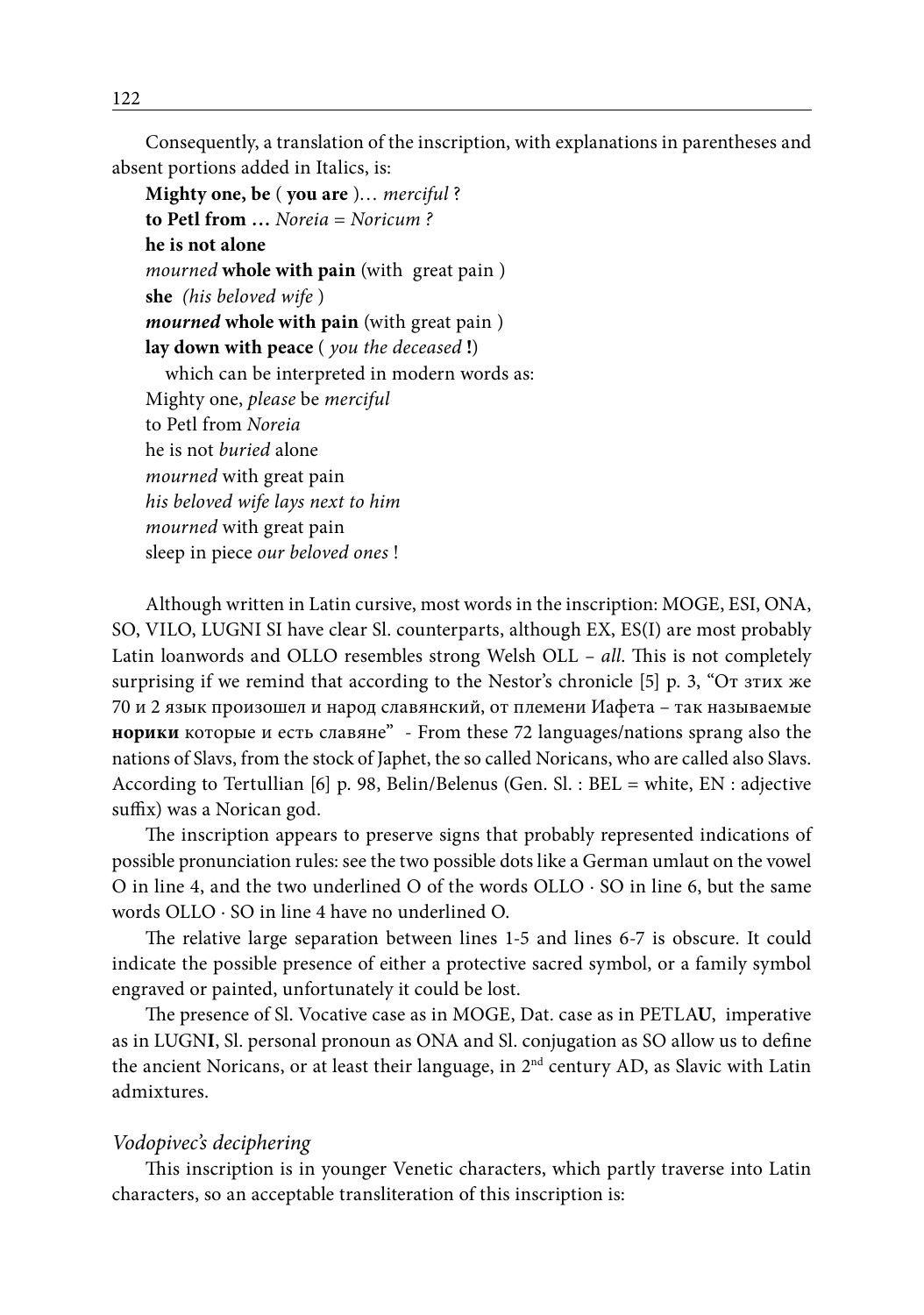### MOGE ES*I* / PE*I*LAUE**X** / NE SA*R*AES / OLLO SOVILO / ONA(I) O(T)A(K)(O) OLLO SO T / *I*LU GNI SI

The first *I* could be also A, the second *I* could be a stressed I but also could be T, **X** could be T as in older Venetic inscriptions, *R* is a consonant between two vowels and by shape could be B, R or D, the third  $I$  is surely a stressed I. In the  $5<sup>th</sup>$  row there are four less visible characters which could be better identified on the basis of the understanding of the inscription. Summarising, 49 characters are reliable characters, only 4 characters are questionable, so there is a good base for a reliable deciphering.

Concerning the deciphering of the words in this inscription the following dictionaries were used [7], [8], [9].

| Original            | Explanation                                                                                           | Slovene        | English     |  |  |
|---------------------|-------------------------------------------------------------------------------------------------------|----------------|-------------|--|--|
| Line 1: MOGE ESI    |                                                                                                       |                |             |  |  |
| <b>MOGE</b>         | corresponds to okr, SN, SK                                                                            | <b>MOGEL</b>   | could       |  |  |
| <b>ESI</b>          | corresponds to stressed SN, SK                                                                        | <b>SI</b>      | you are     |  |  |
| Line 2: PEILAU E T  |                                                                                                       |                |             |  |  |
| <b>PEILAU</b>       | corresponds to prem, SN, SK                                                                           | PEJLAU, PELJAV | drive, lead |  |  |
| E                   | corresponds to okr, SN, SK                                                                            | JE             | is          |  |  |
| T                   | corresponds to okr, SN, SK                                                                            | TU             | here        |  |  |
| Line 3: NE SARAES   |                                                                                                       |                |             |  |  |
| <b>NE</b>           | corresponds to SK                                                                                     | <b>NE</b>      | not         |  |  |
| <b>SARAES</b>       | corresponds to preg, SK                                                                               | <b>ZARES</b>   | really      |  |  |
| Line 4: OLLO SOVILO |                                                                                                       |                |             |  |  |
| <b>OLLO</b>         | corresponds to SN, SK                                                                                 | ULJ, ULJE      | ulcer       |  |  |
|                     | In Venetic inscriptions Ca58 "OL" and in Ca19, Ca50 and Ca64 "OLL" appear<br>with meaning ulcer [10]. |                |             |  |  |
| <b>SOVILO</b>       | corresponds to preg, SN, SK                                                                           | SOVILO, ZAVILO | wrap up     |  |  |
|                     | Line 5: $ONA(I) O(T)A(K)(O)$                                                                          |                |             |  |  |
| <b>ONAI</b>         | corresponds to HK, SN, SK                                                                             | ONAJ, ON       | that        |  |  |
| <b>OTAKO</b>        | corresponds to preg, SN, SK                                                                           | OTAKO, OTEČI   | swell up    |  |  |
| Line 6: OLLO SO T   |                                                                                                       |                |             |  |  |
| <b>SO</b>           | corresponds to SK                                                                                     | SO.            | they are    |  |  |
| T                   | corresponds to okr, SN, SK                                                                            | TI             | you         |  |  |
| Line 7: ILU GNI SI  |                                                                                                       |                |             |  |  |
| ILU                 | corresponds to SN, SK                                                                                 | ILU, ILOVICI   | clay        |  |  |
| <b>GNI</b>          | corresponds to okr, SN, SK                                                                            | <b>GINI</b>    | pine        |  |  |
| <b>SI</b>           | corresponds to SK                                                                                     | SI             | you are     |  |  |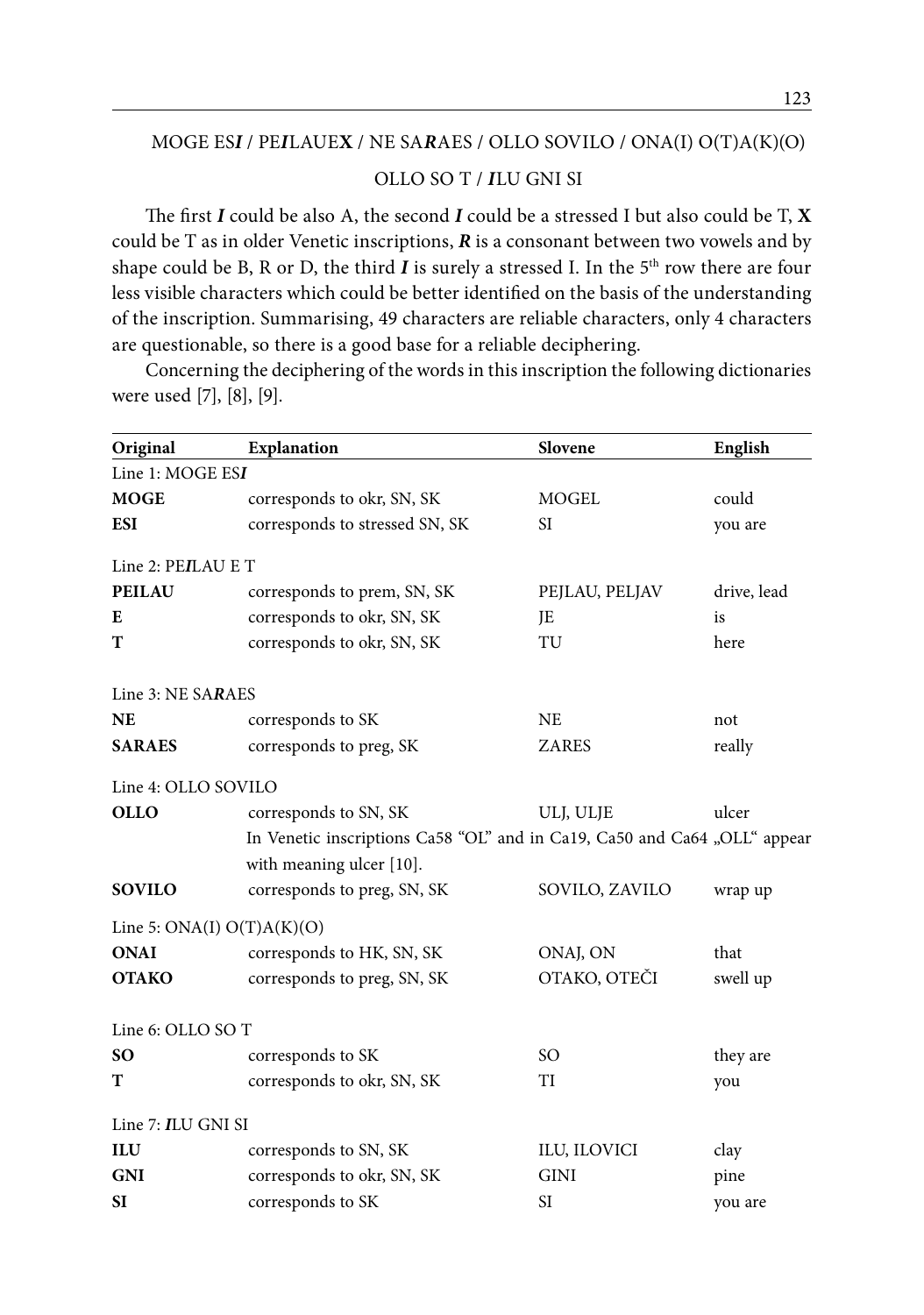Thus, adding one row after the other the inscription reeds: MOGE ESI PEILAU E T NE SARAES OLLO SOVILO ONAI OTAKO OLLO SO T ILU GNI SI which can be translated in word by word sequence in Slovene as: Mogel si pejlau je tu ne zares ulje zavil onaj oteko ulji so tu ilu ginil si. and in English as: Could you lead here not really ulcer wrapped that swelled ulcer are here clay pine you.

In a free translation:

Mogel si peljati tu, ne zares, ulje si zavil a je ulje oteklo, ulji so tu, zato si ilu ginil ti. You could lead here, not really, ulcer you wrap up but ulcer swelled up, ulcer are here, so you pine to clay.

The inscription has also in meaning two parts: in the first part it express the hope to get health although unsuccessfully and in the second part, pragmatically, it announces that the ulcer remains and caused an early death.

### The inscription of Ptuj

According to [11], the small vase on which the inscription of Ptuj is engraved was found by Mr. Vnuk in 1894 in a grave 8 at Spodnja Hajdina near Ptuj together with an oil lamp recognized of type Loeschcke X or Buchi Xa, Xa/b. The vase is 8.3 cm high, 8.1 cm wide, 6 cm at the top, 4.7 cm at the bottom and its use is unknown. Because said type of lamps was produced in the 2<sup>nd</sup> and 3<sup>rd</sup> century AD the grave was dated at that period. The inscription contains 15 characters written by using an alphabet named alphabet of Poetovio. It is written in "Catena Literarum", i.e. in continuo, and oriented to the left. The transliteration provided by [1] is: artebudz brogdui or artebuthś brogdui.

#### *Serafimov – Tomezzoli's deciphering*

Because Noricum was a region not far from the sub-alpine regions of Northern Italy and the inscription can presumably be ascribed too at the  $2<sup>nd</sup>$  and  $3<sup>rd</sup>$  century BC it is possible to postulate a kind of continuity or contiguity between the alphabet of Poetovio, the sub-alpine Rhaetian alphabets of Bolzano and Magré, the Venetic alphabet of Padua and Este [12] pp. 505-512, and the Roman square capital alphabet. This continuity can be recognised by the similar shapes of the characters in said alphabets. According to the similarities with the Bolzano, Magré and Este alphabets, it is possible to identify the 1st character as A, the  $2<sup>nd</sup>$  and  $10<sup>th</sup>$  characters as R, the  $12<sup>th</sup>$  character as G, the  $15<sup>th</sup>$  character as I. According to the similarities with the Roman square Capital letters it is possible to identify the 4<sup>th</sup> character as E, the 5<sup>th</sup> and the 9<sup>th</sup> character as B, the 11<sup>th</sup> character as O. Tentatively, the other characters can be identified as follows: the  $3^{rd}$  character is T, the  $6^{th}$ and the 14<sup>th</sup> characters are U, the 7<sup>th</sup> and the 13<sup>th</sup> characters are D, the 8<sup>th</sup> character is Z.

Thus, our transliteration, confirming that of [1], is that shown in Fig. 2.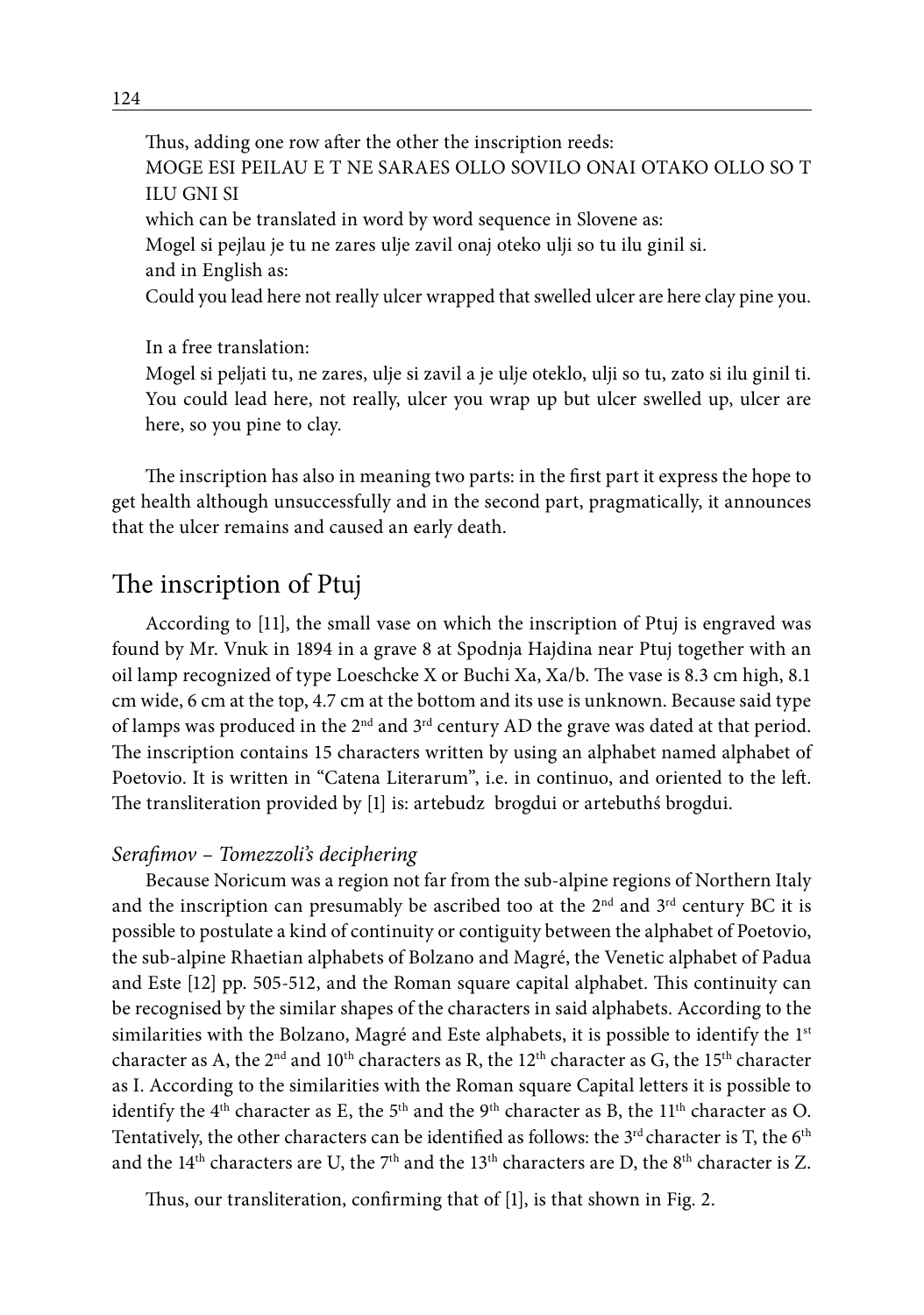

*Figure 2: Inscription of Ptuj with numbers of letters and transliteration in Latin letters*

The inscription can be subdivided in words as follows: Artebudz Brogdui.

ARTEBUDZ: first name, male personal name with meaning : *To be valuable*. **ARTE**: Blg. Dial. art(ăk) *- value, worth.*

**BUDZ**: O. Ch. Sl. **BUDETI** – *to be* (the sound **dz** can be found in Blg. dialects : **dz**rja – *I see*, **dz**japam *– I gape,* **dz**unkam *– I ring*, **dz**elo – *a lot* ).

BROGDUI: family name from **BROGD, BROGDA** in Gen. case. The ending **UI** in Brogd**ui** is a Genitive suffix. Perhaps, the sound V (cf. the Sl. Gen. endings OV, EV, OVI, EVI) didn't existed in the Norican, thus, it was pronounced and written as U, so to the suffix (O)**VI** would correspond **UI** – Brogd**ui.** Thus, the meaning of BROGDUI would be: of, son of, of the family of BROGD, BROGDA. The name BROGD, BROGDA would be linked to the G. Sl. verb **BEREGATI** – *to care*, see also Slov. **BRIGA** – *care,* and also to the Gen. Germ. verb **BERGEN** – *to care, to protect.*

Thus, the meaning of the inscription should be *Atrebudz son of Brogd(a*) and indicate just the name of the owner of the vase.

The sound DZ of Artebudz testifies that the Noricum was a Slavic language, or it was influenced by Slavic languages.

#### *Vodopivec's deciphering*

This vase was found in the grave dated at the  $2<sup>nd</sup>$  and  $3<sup>rd</sup>$  century AD, but the vase could be older, so the inscription could be dated also BC. Dating by archaeologists for this vase could be probable if there will be more such inscriptions with characters of the alphabet of Poetovio. So it is possible to postulate a kind of continuity or contiguity between the alphabet of Poetovio and the Venetic alphabet of Padua and Este [12] pp. 505-512. Thus, it is possible to identify the characters in the inscription as follows:  $1<sup>st</sup>$  character could be A,  $2<sup>nd</sup>$  and  $10<sup>th</sup>$  characters is Venetic R,  $3<sup>rd</sup>$  character is Venetic T,  $4<sup>th</sup>$  character is E,  $5<sup>th</sup>$  and  $9<sup>th</sup>$  characters are B,  $6<sup>th</sup>$  and  $14<sup>th</sup>$  characters are Venetic U,  $7<sup>th</sup>$  and  $13<sup>th</sup>$  characters could be Venetic H,  $8<sup>th</sup>$  character is Venetic Z,  $11<sup>th</sup>$  and  $13<sup>th</sup>$  characters are O, 12<sup>th</sup> character is Venetic G and the 15<sup>th</sup> last character is I.

Thus, a better transliteration is that shown in Fig. 3.

5  $\overline{2}$  $\overline{3}$  $\overline{4}$ 6 7 8 9 10 11 12 13 14 15  $H$  $Z_{\rm c}$  $U$ A R T E B U B R H *Figure 3: Different transliteration of inscription of Ptuj*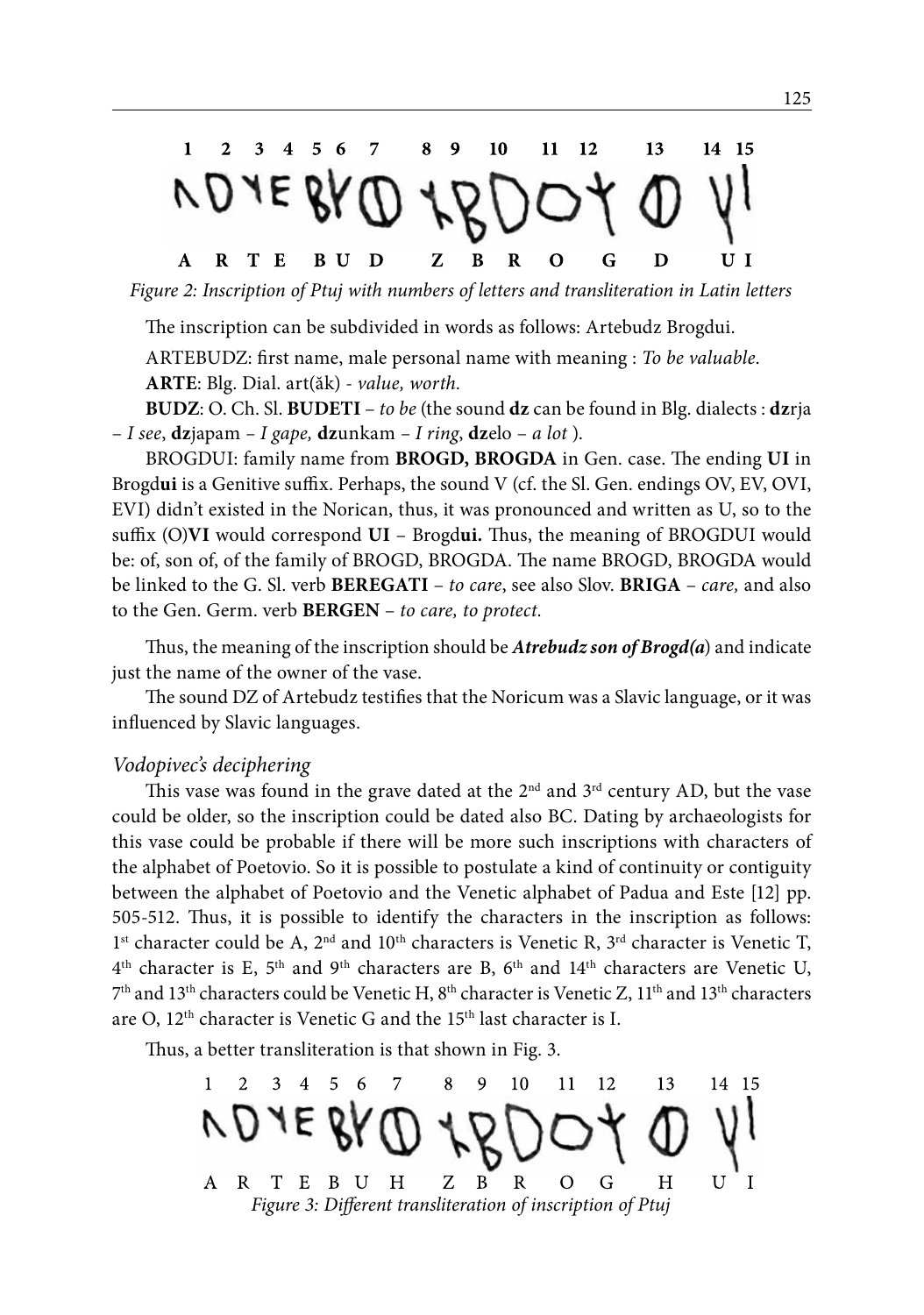In this inscription are visible wider distances between letters R and T, E and B, H and Z, O and G and between G and H. So there are 5 wider distances which correspond with division of continuous text into words. Only one wider distance between letters H and U has not such meaning. On such statements and according with understanding of the inscription it can be subdivided in words as follows:

| Original    | <b>Explanation</b>               | Slovene       | English          |
|-------------|----------------------------------|---------------|------------------|
| (I)AR       | corresponds to SN, SK            | JAR, MLAD     | young            |
| (D)AR       | corresponds to SK                | DAR           | gift             |
| TE          | corresponds to SK                | TE, TEBE      | you              |
| <b>BUH</b>  | corresponds to SN, SK            | BUH, BOG      | God              |
| <b>ZBRO</b> | corresponds to okr, preg, SK     | ZBRAL, IZBRAL | collect, select  |
| G           | corresponds to okr, SK           | <b>GLEJ</b>   | see              |
| HUI         | corresponds to SN, SK            | HUJ, HUJE     | worse, sin heavy |
| G           | could also correspond to okr, SK | GA            | him              |

(IAR) TE BUH ZBRO G HUI (I)ar te buh zbro g hui˝. or alternatively (D)ar te buh zbro g hui.

Thus, the meaning of the inscription in word by word sequence in Slovene and in English should be:

Mladega te Bog izbral glej huje. or Dar tebi Bog zbral ga huje. Young you God select see worse. or Gift (for) you God collect it worse.

In the free translation:

Glej huje je ker te je Bog mladega izbral. or Dar tebi Bog čeprav sem ga težko zbral. See it is worse while you God young select. or Gift for you God though I collect it heavy.

## Conclusion

Although in the possible different decipherments, the inscriptions of Grafenstein and Ptuj appear to preserve much more similarities with Slavic languages than with Latin. The Roman influence is however recognizable in some Latin cursive letters of the inscription of Grafenstein, and in some Roman square Capital letters in the Poetovio alphabet in the inscription of Ptuj. Thus, from said inscriptions appears clear that, although Romanised to a certain degree, the Noricum society at least till  $2<sup>nd</sup>$  century AD kept basically its original Slavic language as the main part of its original culture.

# Abbreviations

| $English = English$ | $Blg = Bulgarian$ $O.Blg = Old$     | Bulgarian          | $O.Ch.SI = Old$<br>Church Slavonic  | $G.S1 =$<br>Generally Slavic               |
|---------------------|-------------------------------------|--------------------|-------------------------------------|--------------------------------------------|
| $SI = Slavic$       | $Big.$ Dial. $=$<br>Bulg. Dialectal | $Slov = Slovenian$ | $Gen. German =$<br>Generally German | Dem. Pron. $=$<br>Demonstrative<br>Pronoun |